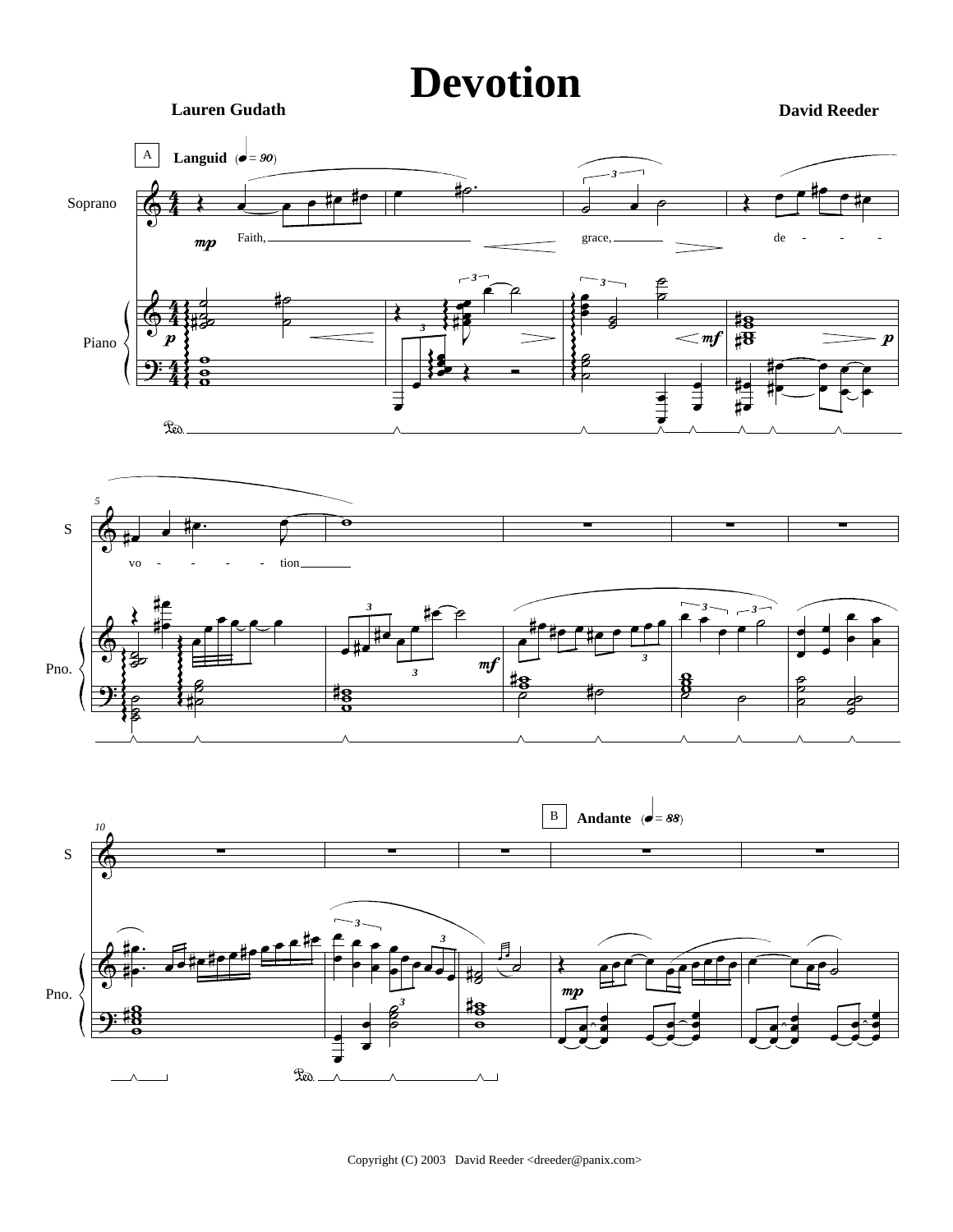



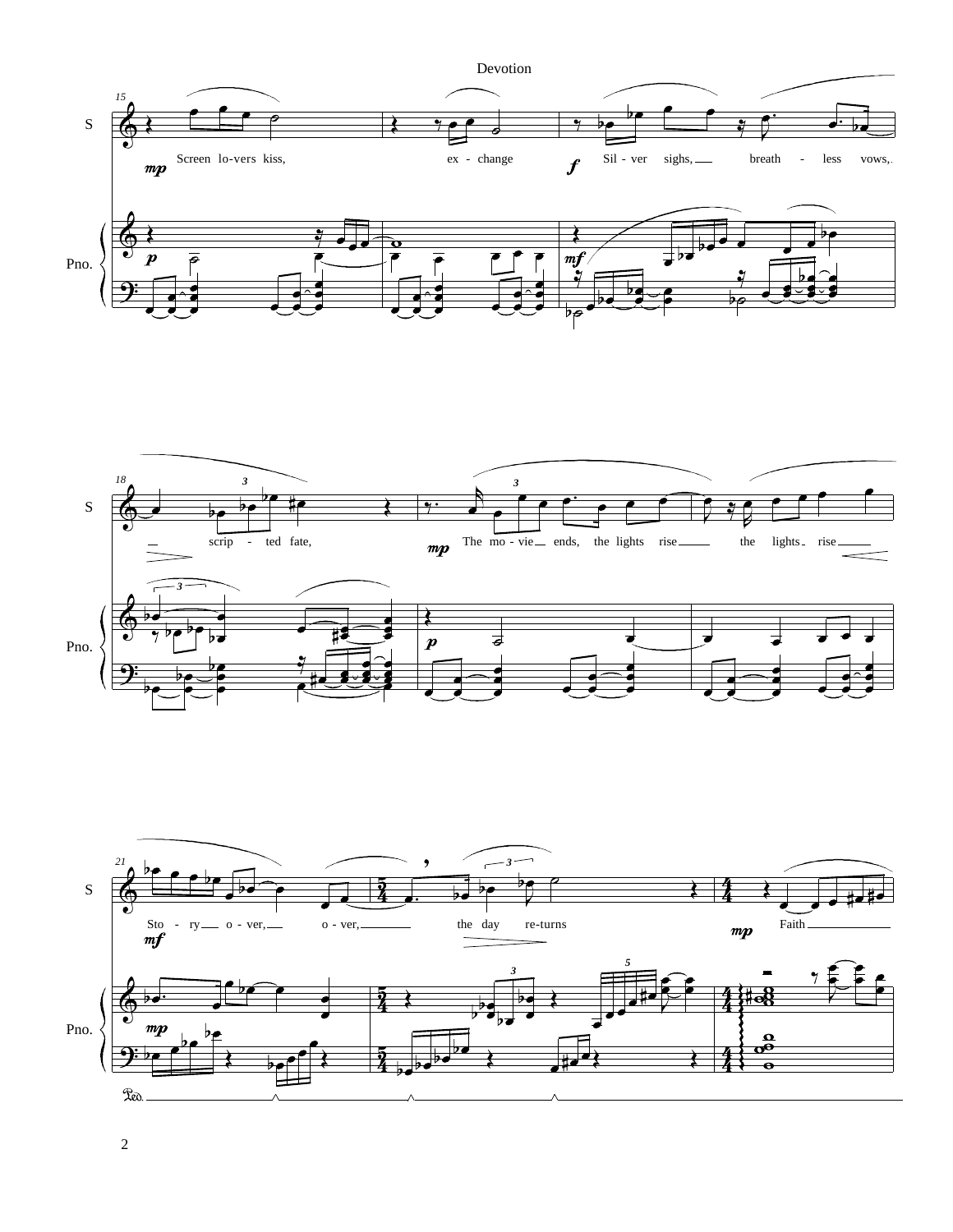



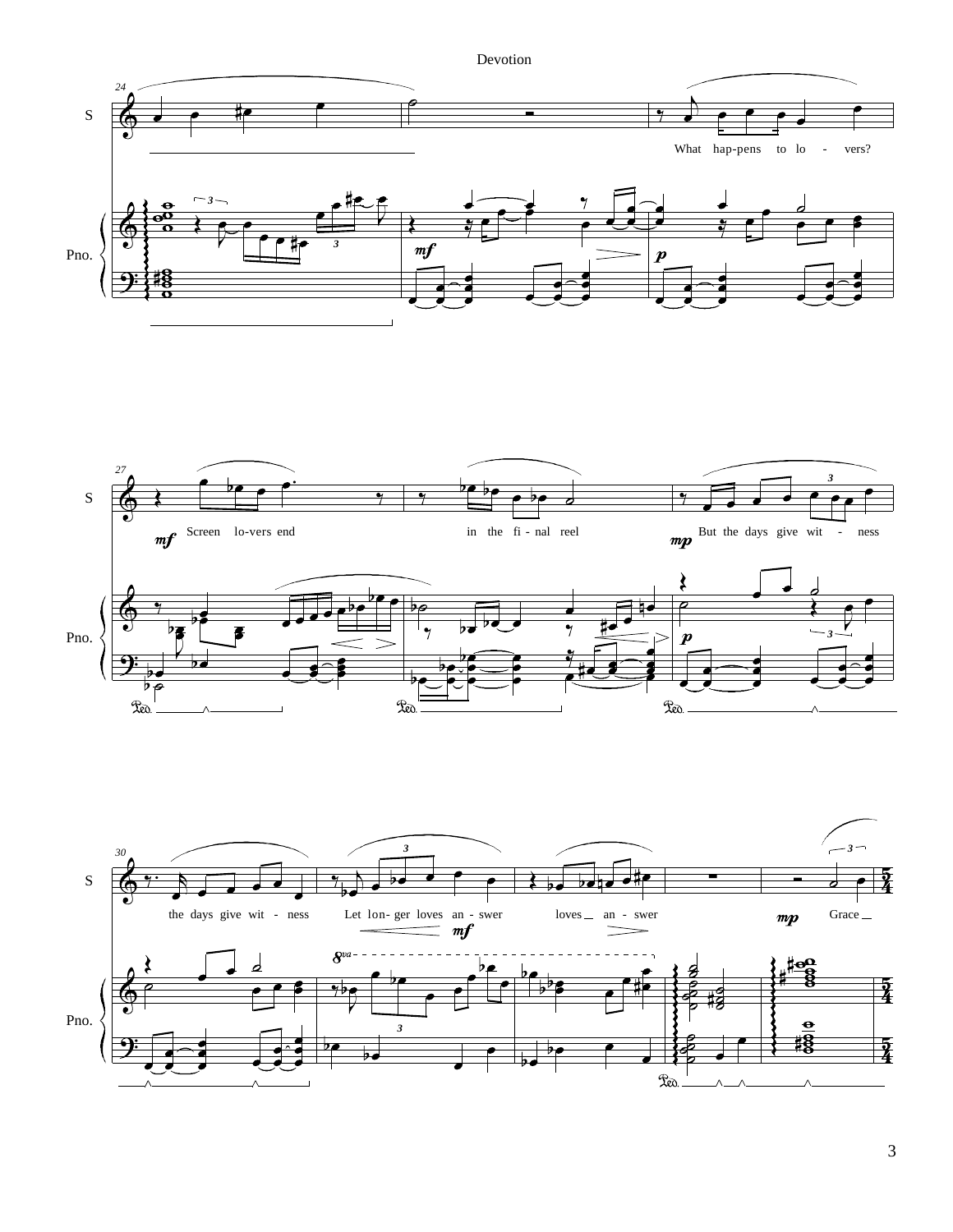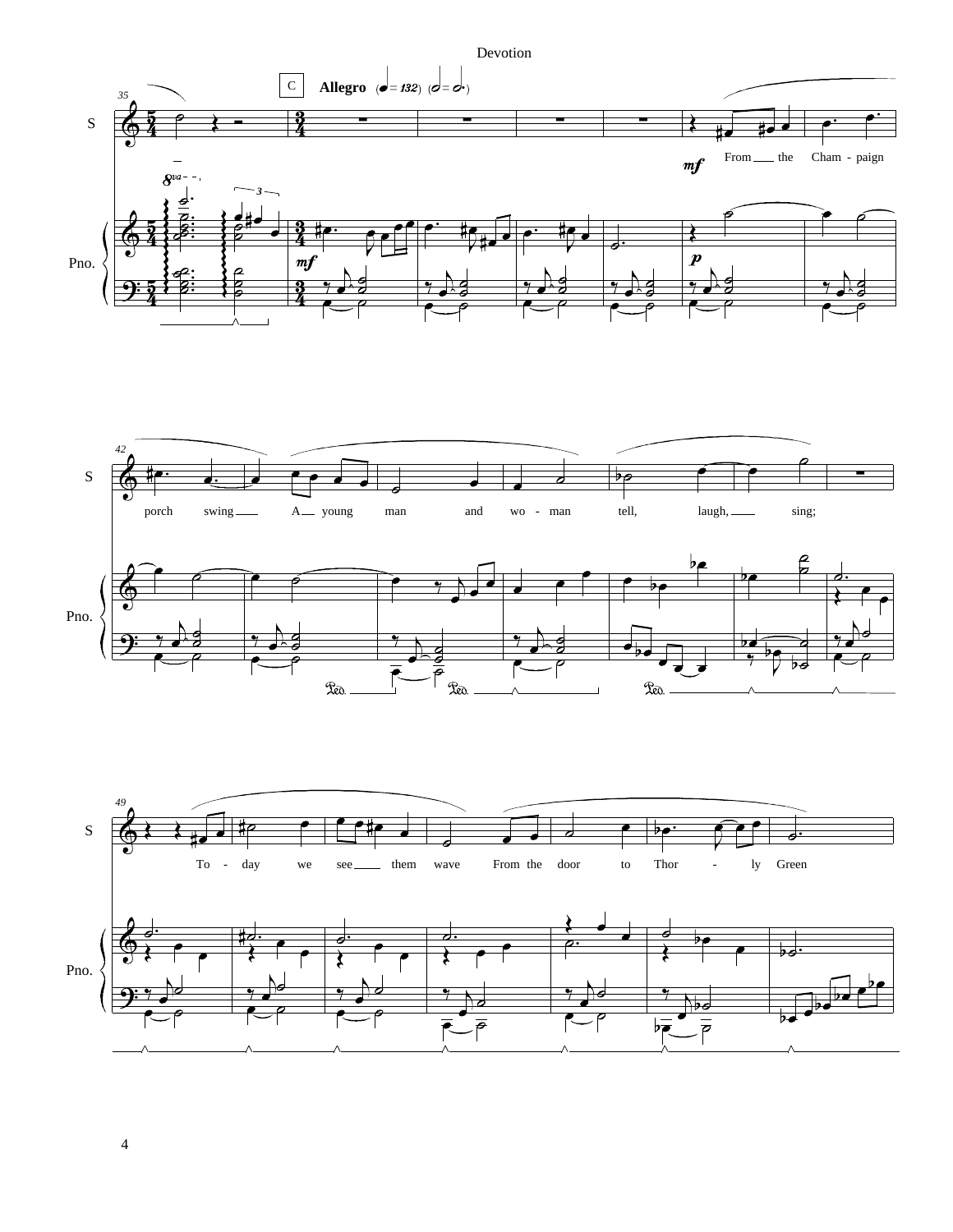

 $\overline{5}$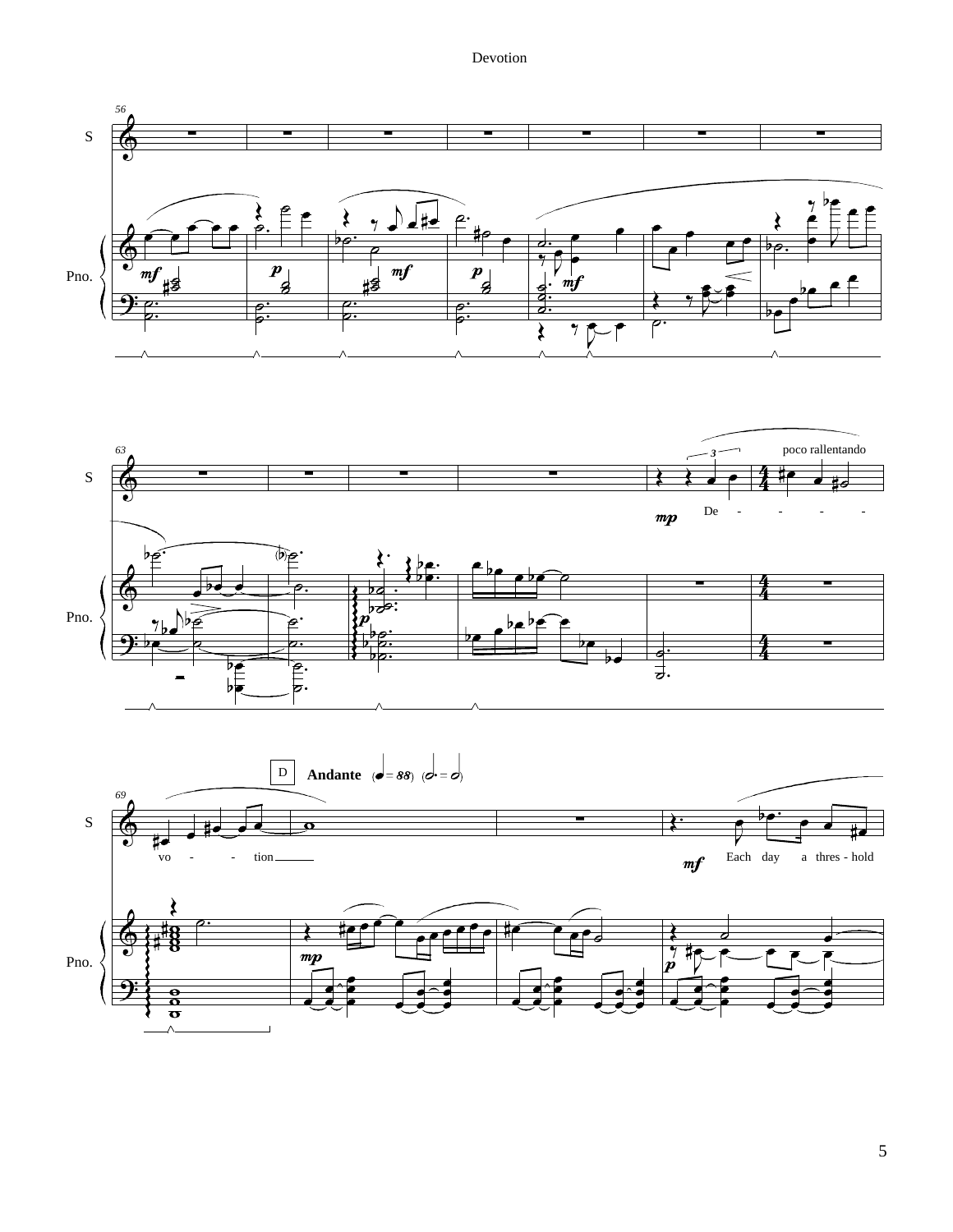



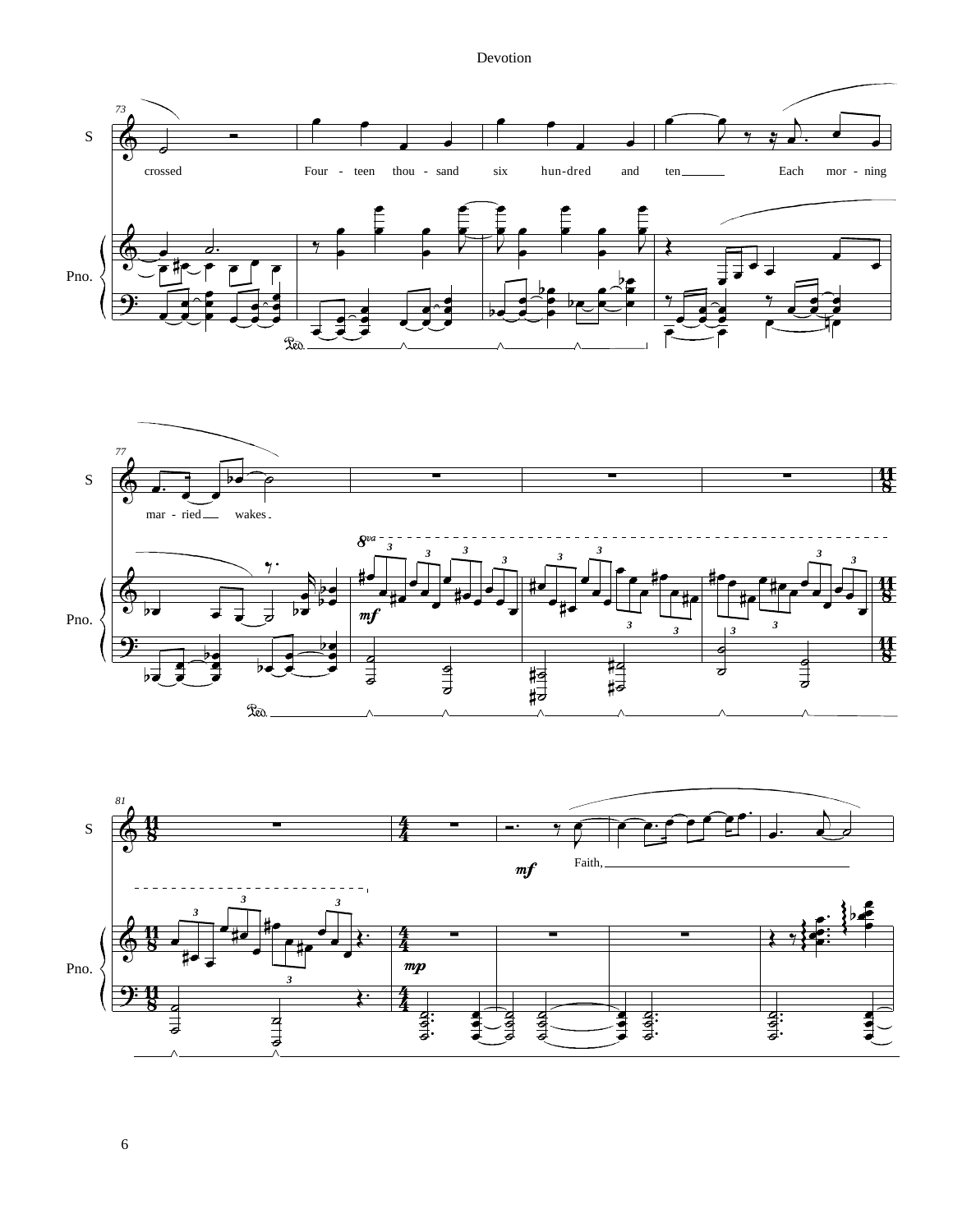